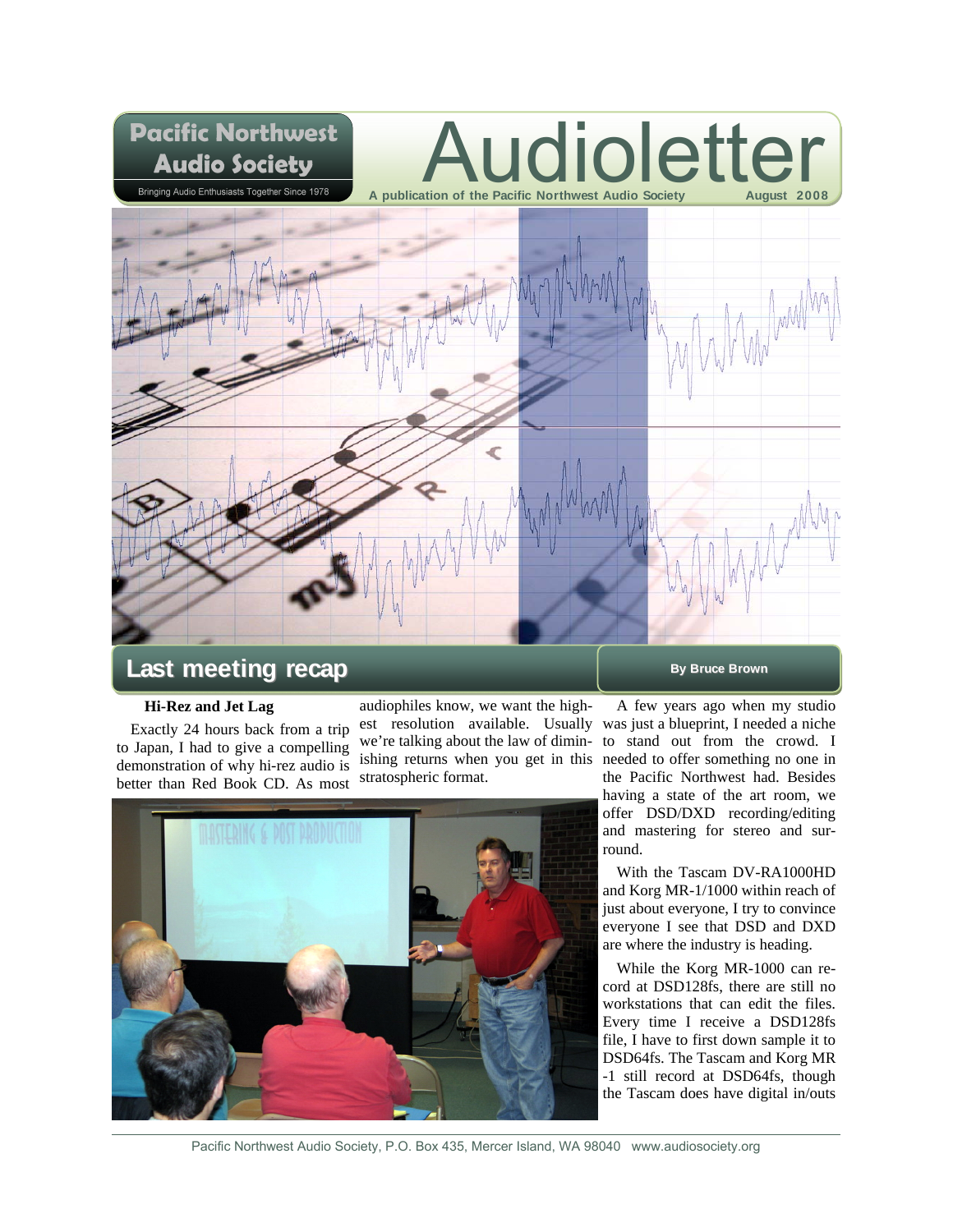processing.

When Pyramix edits a DSD file, the file actually stays in the DSD format. Anytime you edit, Pyramix it's a DXD file, using the algorithm EMM Labs DAC8 IV and the Tas-32/352.8

As everyone know, every time you make a digital conversion, there is a degradation of the signal. From the advice of Peter Scheelke of Digital Audio Denmark, try using DXD as a native recording format. The only AD/DA converters that will do this sample rate are the dCS 905/955 and the Digital Audio Denmark AX24.

so you can use an outboard converter Unfortunately dCS had problems meters for coax and 500 meters for of your choice. When DSD first with firmware and converters at optical! emerged on the scene years ago, the these rates and have since dropped biggest problem seemed to be how to the line. What remains is the AX24 edit the files. While the workstations from Digital Audio Denmark. This is Sonoma, SADiE and Sonic just a modular converter and can be added bits, Pyramix went a different configured from 2 to 8 channels with route. **D**igital e**X**treme **D**efinition a number of different interfaces to was created jointly by Digital Audio get the signal in/out of the converter. Denmark and Merging Technologies I also have the mic pre-amp option (Pyramix). The definition of DXD is built into my Digital Audio Denmark 352.8kHz sampling rate and bit converter. Plugging a microphone depth of **at least** 24bit. Pyramix goes directly into the converter bypasses a step further and uses 32bit internal an extra analog section, giving you an even more pure/transparent sound.

"tricks" the computer into thinking Digital Audio Denmark AX24, For the meeting, I brought in my Pyramix Digital Audio Workstation, cam DV-RA1000 as a transport. The DAD AX24 is connected to the workstation via a MADI cable. MADI (**M**ulti-channel **A**udio **D**igital **I**nterface), uses a single 75 ohm coax cable to transmit up to 128 channels of DSD/DXD material. MADI can also be in an SC optical configuration. The great thing about MADI is there is NO signal loss at up to 50

In Japan, I took an analog feed off the SSL 9000J mixing board into my DAD converter, recording into Pyramix. I took another stereo feed going into my Tascam DV-RA1000 recording in DSD. The group we were recording was the Tsuyoshi Yamamoto jazz group. You might remember them form the great album "Autumn In Seattle" and "Midnight Sugar".

The studio, Onkio Haus, was simply amazing! Large rooms, vintage microphones and a vibe! Yamamoto was on his game. We recorded about 14 tracks in 6 hours! You heard it first guys! The raw tracks! You can't get closer to the master… it **was** the master!



# $\mathsf{Notes}$  from the meeting  $\parallel$  By Keith Birdwell

a transport only. Bruce uses his up to 32 steps to undo any actions. AX24 to record at the 32 bit 352.8Khz rate

demonstration of how to use the software to modify the loudness of specific tonal frequencies of a song on the fly and then to immediately play back the results. Bruce played recordings ripped from CD as well as

Bruce came to the meeting with Sampling at 32 bits and 352.8khz is his DSD/DXD recording equipment four times the information density of DIVERTIMENTI the world's first containing Pyramix software, the DSD and 16 times the information Blu-ray all music recording. DAD AX24 Converter system hard-density of CD's 16 bit 44.1khz stanware connected to his PC and the dard. When asked about the OOPS Korg MR-1000 hardware serving as feature Bruce said he could go back

I thought Bruce's presentation was technology and playback quality spellbinding and was sorry to see it demonstrated during Bruce's presenend. Most significant to me was his tation I have included the following For further information on the tremendous advance in recording references:

> The link to the Pyramix software web site is:

http://www.merging.com/

recordings made at 32 bits and comprehensive site containing a ma-352.8K samples per second. trix of specific PC CPU's, mother-There is a web page on this very

boards, etc., which have been tested as compatible with the Pyramix software. There's also a page with a press release regarding the album

The link to Digital Audio Denmark's (DAD, maker of the AX24) English language web site is: http:// www.digitalaudio.dk/default.htm

The link to Korg's MR-1000 web page is: http://www.korg.com/gear/ info.asp?a\_prod\_no=MR1000

Check out the link there on how to make a DSD disk using a Korg DSD recorder.

The link to Wikipedia's article on DSD is: http://en.wikipedia.org/wiki/ Direct\_Stream\_Digital

Check out the link there on how to create a DSD disk.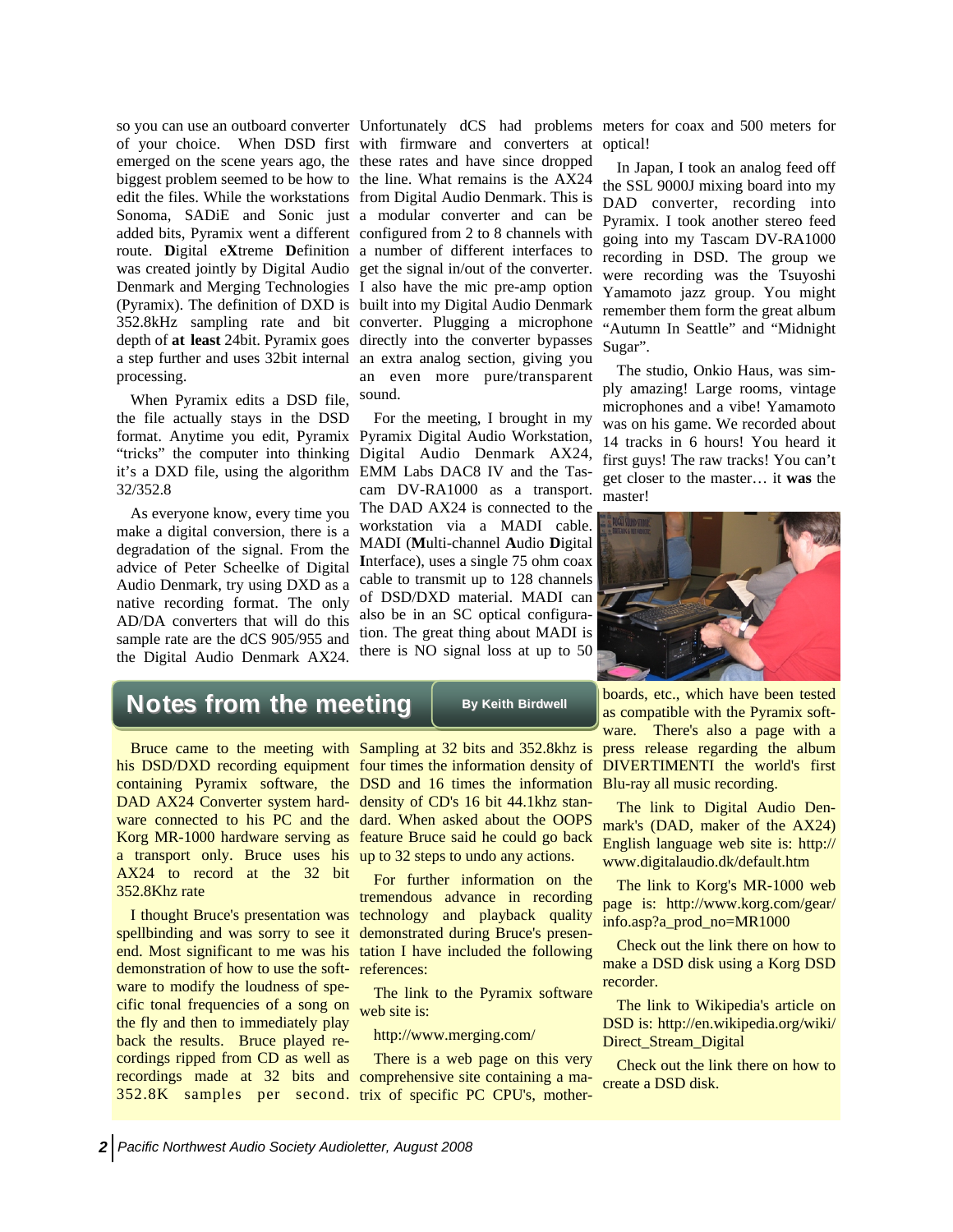# **A note from the Editor A note from the Editor**

Our club is growing, we have a new President who has (and give brakes to the people who relentlessly pulled us to me at mariusz@audiosociety.org for future publica-What has not changed is our individual involvement in text (with possibly pictures attached) is the best. this hobby. It is our club, and this is our newsletter.

great plans for our future, and new Executive Commit-tics, found good information on the 'Net? We'd like to tee. Many changes, all to better serve our club's needs hear from you. Share it with the rest of us by sending it to where we are now… we are grateful to them all). tion. NOTE: Although I can accept many formats, plain A newsletter which is a reflection of us and our association. To that effect, I would like to invite you all to share your thoughts on, and experiences with this hobby of ours. Been to a concert, conquered your room acous-

Thank you all.

# **Field Trip Field Trip By Jerry Pomeroy**



summer evening trek down to Bop businesses since then. Street Records to see what 650,000 records looks like.



Those daring enough to brave the Resolution Audio. Like many of us, traffic and venture to the "world of Larry got into hi end audio during Ballard" had a good time on our field college and in 1970 started working trip. We started with an after hours for *Tech Hi-Fi* in Boston area. He tour of Resolution Audio, then a has basically worked in audio related

Larry Isreal is the proprietor of *Rega, Vandersteen, Usher* and *Ava-*When you visit the store you will find some familiar names such as *lon*. Some lesser known brands that caught my eye while in the store were *Jota, Synthesis*, *Proclaim Audio Works,* and the *First Sound* preamp that is made here locally, in Renton.

> About 8:15 we left the store and walked about 3 blocks to Bop Street Records. Dave Vorhees started selling records out of his house, his



knowledge of records and music has propelled his little record trading business. The store now has about 650,000 records. I managed to buy about 10 disc that evening but don't think that made much difference in how full the shelves are.

One of the strong appeals in having "field trip" activities is the opportunity to socialize. With only 12 regularly scheduled meetings a year there isn't much time to find out what your audio buds have been up to. These trips are always fun and rarely will someone give you the evil eye for making to much noise in the back of the room.

Thanks Andrew for putting this together. One last thing; is anyone up for more events like this? With feedback, or maybe also with an idea for a get together on location, let our president, Andrew, know.

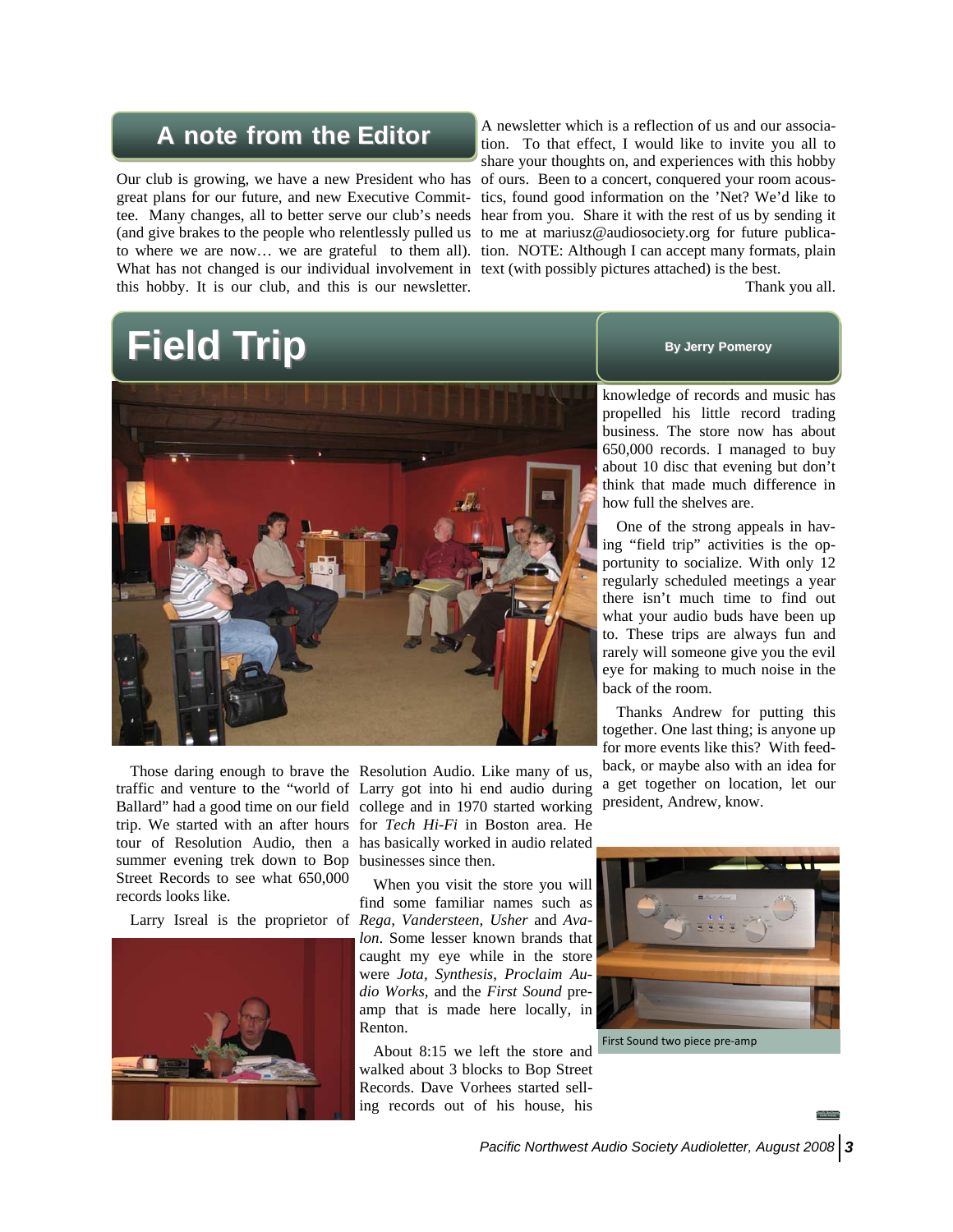# **A note from the President A note from the President**

Thank you, indeed, to those who were able to attend the field trip on July 24. We had a great time at Resolution Audio and the Bop Street Records stores. A lot of useful information about audio equipment and plus each of us have gotten a few favorite LPs. I've got Oscar Pe-

terson Plays The Cole Porter Song Book, Dire Straits Communique, and two Mahler Concerts all in NM conditions.

Don't be lazy and come with us next time! Please let me know if anybody has more ideas about field trips. I am anxious to arrange them. Thank you all,

Andrew Kosobutsky

# **Tech stuff Tech stuff By Jerry Pomeroy**

# **Pioneer 400 GB Blu-Ray disc:**

Holding 25GB on each of the 16 layers. Pioneer claims the "not quite ready for prime time" multi layer should be readable by standard BD Players.

# **Blu-ray 2.0 players:**

capable of reading Dolby True HD. would like having access to my en-Sony is also slated to release the tire movie collection via one databe out of the box 2.0 profile.

Panasonic is also shipping their first 2.0 profile player the DMP-BD50K. The player features a full **Xbox 360:** compliment of onboard audio DACs; it can stream or decode DTS HD-MA, Dolby True HD and 24/192 multi channel audio.

## **BD Changer:**

Blu-Ray disc in a dual layer format can hold up to 50Gigs of info per side. Many movies in 1080P with supplemental material utilize between 30 and 40 gigs of this capacity. Recognizing the volume of data in even a modest movie collection of

Sony is shipping the \$399 MSRP BD changer in it, a 500GB hard BDP-S350 Blu-Ray player. Al-drive and a BD burner so you can though the initial configuration isn't write your home movies, pictures **BD Music:**  BD Live (BD profile 2.0) a software and music. Without provisions to upgrade will be available this fall connect more BD/DVD changers that will enhance the interactive ca-(that aren't available) the product is pabilities, with a USB flash drive it limited and has little appeal to me. will be a 2.0 profile player. The S350 Upon last count I have 104 BDs on is primarily designed as a transport my shelf of the 650 available in the but has stereo DACs onboard and is U.S. at the beginning of July. I S550 player this fall, it is essentially base and play them back without the same as the S350 with full com-concerns of DRM. Still can't do that pliment of onboard DACs but it will with \$3500 V1000. This may be the BD disc changer would be a great n't resist) option. I rather expected Sony's first entry into this market to be basically a 200 disc DVD juke box with a BD drive in it and digital outputs. Their BD changer is actually part of a server system. The HES-V1000 is a multi media server with a 200-disc classic example of the cart being released before the horse was available to pull it.

Microsoft lowers price \$50. Rumor of \$200 X-box on the horizon.

## **PS3, X-box 360:**

download to server market competing against Apple and Microsoft. Sony will offer movie downloads onto the PS3 just as Microsoft and heard it. Joe Pittman tells me it Apple.

### **Car Audio:**

say 100 movies gobbles up your you may want to wait a while before storage very quickly. I have long placing your order so you can Naim thought, the concept of a linkable your favorite audio system. (I could-If in the market for a new Bentley

# **LP Sales Rock:**

According to CEA turntable shipments to retailers are up 30% in the last year. Music Direct claims their TT sales are up 400% in the first half of this year. LP sales have seen a 70% increase in the last year, while CD sales suffered a 15% decrease.

Sony has joined the movie This is a classical music disc made in I am not planning on replacing my all DVD movies with Blu-rays but the concert/music disc are definitively getting replaced. I have tried to keep up with BD music releases; so far I have just over 25 concert/ music BDs on the shelf with several in pre-order status. Most of the music BDs have a 2-channel 48Khz PCM track, it sounds substantially better than the *Dolby Digital* or *DTS* track. When you look at the audio data rate the improved sound quality makes sense; Dolby Digital at 640 kbps versus 48Khz PCM at 2.3 Mbps. Some of the artist on BD are: The Band, Chris Botti, Deep Purple, Heart, Santana and ZZ Top. The first 24/192 uncompressed PCM BD was *Trondheimsolistene Divertimenti*. Norway by *2L* records. At this time I don't have anything set up to decode audio at this resolution so I haven't sounds great. More 24/192 BDs are scheduled for release this fall. I hope to demo these audio formats during the November meeting.

'Till next month,

### Jerry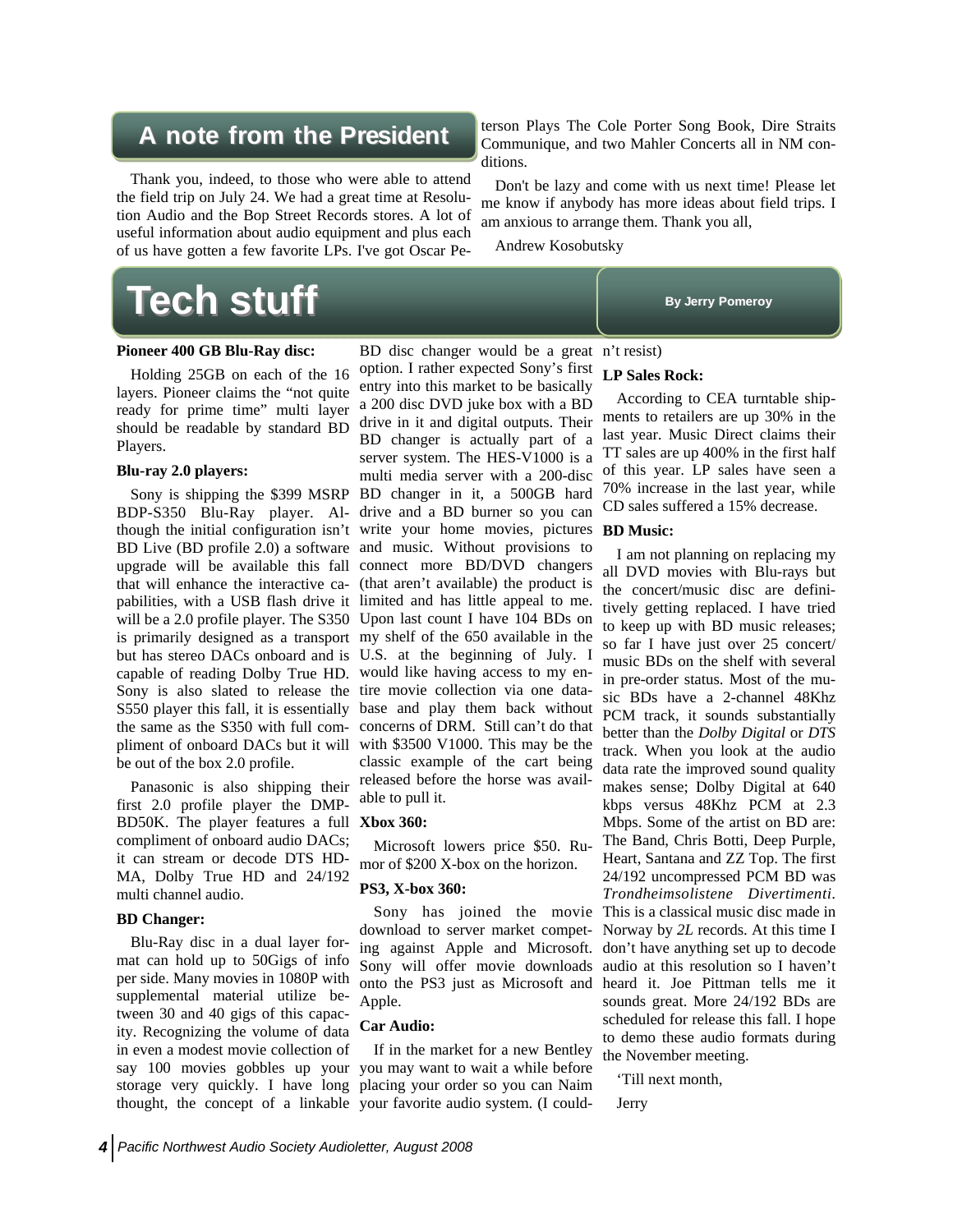# **Title Track Title Track By Jerry Pomeroy**

*(No Title Track, per se, this month, just a short article with a picture)* 

# **LP s Sleeve Cleaning tips:**

Here's a tip for cleaning the grime off your "slick" album jackets. Don't try this on flat finish covers like George Harrison's *Bangla Desh.* Before I give away a secret of cleaning years of finger oil dirt and grunge from the most exhibited part of your record collection I am compelled to say: Be careful. Jackets printed over the last half a century utilize different types of paper and ink, it is good to try this in a corner on the back or some inconspicuous place before cleaning the front. I have tried this on several jackets in various stages of *not-looking-sogood* and was impressed with the results. In most cases this virtually eliminated what I thought was a wear ring from the edge of the LP. On some albums I purchased usedand-abused the color print was actually worn thru but they still looked better after cleaning. Old or new; I didn't notice any degradation on the covers I cleaned. Cleaning some just makes the other un-cleaned jackets in the rack look dirty. Take a clean,

soft, **white** cotton (dies may come out) rag mist it with Simple Green. As you wipe off the dirt don't get stingy with rags or you will just be pushing dirt around. If the jacket is wet behind the rag it is to damp, take another clean rag and wipe the residue off. I think you will be pleasantly surprised with the results and the increased value of your collection. After you get the outside

cleaned I recommend protecting the jacket with a new outer sleeve. My favorite are the clear 2.5 mil Polypro/polyester film sleeves, these are clear and have a "wet" look to them so you aren't looking at a cloudy image.

Here are a couple of sites I found with interesting tips on restoring LP jackets: lpcoverlover.com, and www.vinylrecords.ch/indexlp.htm



The right half was cleaned, see the dirty LP ring mark on the top L/H side

# **Things we 'know' (or it's nice to) Things we 'know' (or it's nice to)**

For the first time ever this year T.H.E. Show in Las Vegas will welcome "authentic" audiophile societies members. The Home Entertainment Show, which runs between January 9–11, 2009, will offer to said members a paid access to over 100 display suites in both the St. Tropez and Alexis Park hotels. Sorry, no access to the parallel running CES, but the Alexis Park Hotel holds the software vendors exhibits who offer both new and used/rare vinyl and CDs. Also this year will be an official after-the-show demo equipment sale which will be run by Audiogon.

# And this, from Science Daily (http://www.sciencedaily.com/releases/2008/07/080708200645.htm):

Neuroscientists looked at the brain's response to piano sonatas played either by a computer or a musician and found that, while the computerized music elicited an emotional response - particularly to unexpected chord changes - it was not as strong as listening to the same piece played by a professional pianist. […] Although the participants did not play instruments and considered themselves unmusical, their brains showed clear electric activity in response to musical changes (unexpected chords and changes in tonal key), which indicated that the brain was understanding the "musical grammar". This response was enhanced, however, when the sonatas were played by musicians rather than a computer. Dr Koelsch said: "It was interesting for us that the emotional reactions to the unexpected chords were stronger when played with musical expression. This shows us how musicians can enhance the emotional response to particular chords due to their performance, and it shows us how our brains react to the performance of other individuals." The study also revealed that the brain was more likely to look for musical meaning when the music was played by a pianist.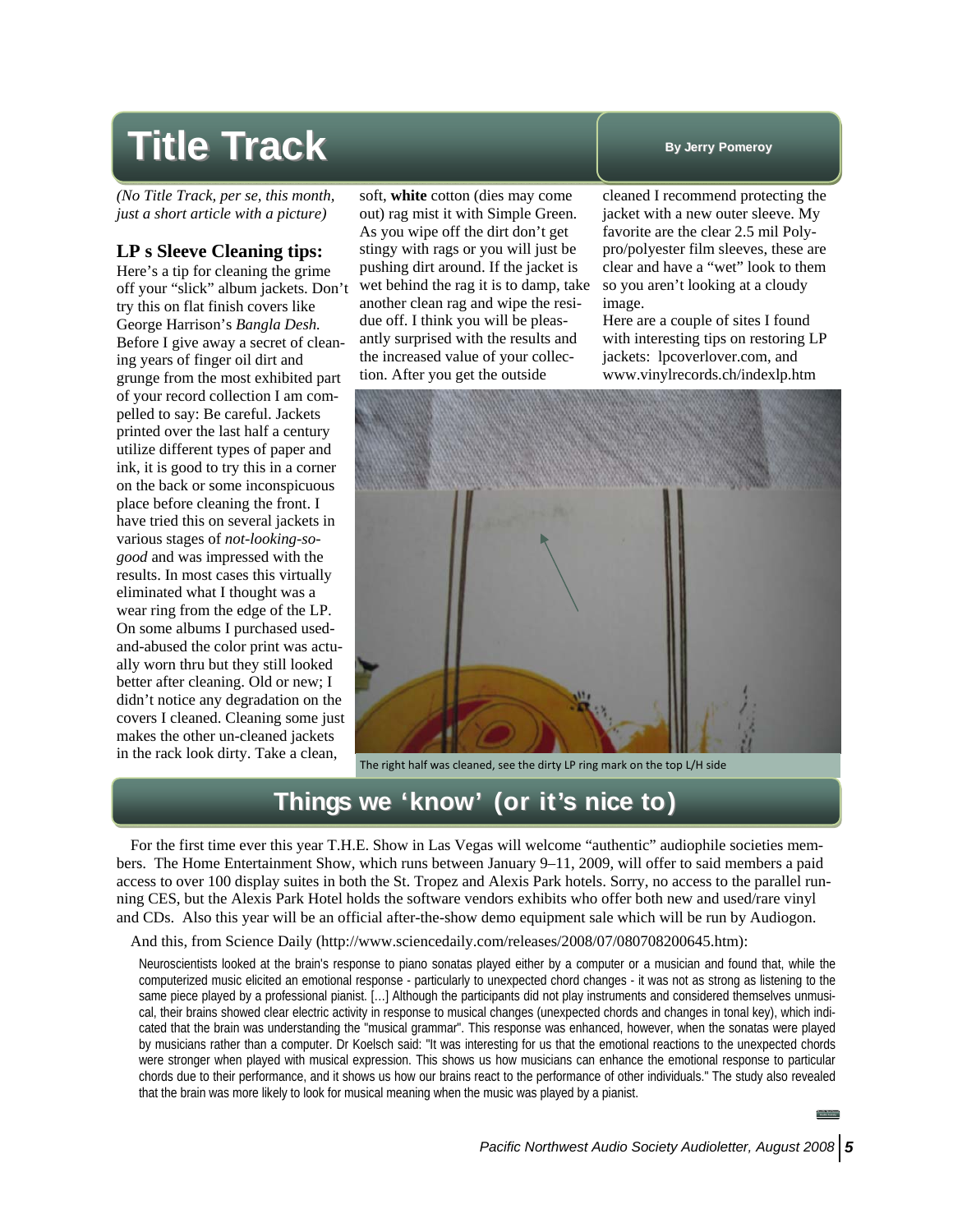# Club Logo Competition

# Coming Attractions Coming Attractions

Dear PNAS members!

unique.

for the PNAS logo! The results will be reviewed by the Executive Officers and presented at the September meeting.

The winner will get a nice reward!

# **August 14th, 2008**

# **PNWAS Meeting, on location!**

The hot August meeting will be Mike Lavigne will host this held at Genesis Advance Tech-months meeting at his place with nologies in the South of Seattle a presentation of his listening (GeorgeTown area). The Club room and system. Event not to be will venture into Gary Koh's play- missed! How about a nice looking logo for ground as he shares with us in- October 9th, 2008 the club? Let put together our sights on digital audio for the PNWAS Meeting heads and generate something audiophile. We will have special Andrew will show us some off location treats for those at- tweaks that work. Tweaks are tending. Jerry has offered some always a fun topic, it's great to I am announcing a competition cheese and a few bottles from his speculate why they work or don't. collection. This should be one of **November 13th, 2008**  those greet memory meetings **PNWAS Meeting**  with several "Kodak moments" for Jerry will talk about Multimedia the ears. GAT is located East of and Home Theater developments 4th Ave S on Lucile Street: 654 **December 11th, 2008**  S. Lucile, Seattle, WA. 98108

@ 253-350-3916

# **September 6th, 2008**

# **The "Puget Sound"**

annual DIY speaker contest. This now! contest is always fun. More details forthcoming.

# Classified Ads Classified Ads

Ads are free to members and will run for three con-**Northwest Sinfonietta**  secutive issues unless renewed. Please limit ads to The Northwest Sinfonietta (a classical chamber make, model, short description, condition, MSRP, asking price, contact information.

¯¯¯¯¯¯¯¯¯¯¯¯¯¯¯¯¯¯¯¯¯¯¨¯¯¨¯¨¯¨¯¨

# **EMM Labs/Meitner DAC8 IV**

8-channel DAC with ST Optical, SDIF and AES/ EBU inputs. DSD or PCM up to 24/96. It will also do a D/D conversion up or down. Latest model in excellent condition. \$5000.00

Call Bruce at 425-369-1392

# **Gallo Reference 3.1 speakers**

Black and stainless with black base. Great for 2 channel audio or home theatre. Very good condition. New \$3400 asking \$1800

Call Ken at 425-785-7517

# **September 11th, 2008 PNWAS Meeting**

# **PNWAS Meeting**

If you get lost you can call Jerry Christmas raffle and music shar--President, Andrew Kosobutsky The club will be hosting our bi- others. Start planning your gifts ing. Our annual party at which each of us can spread the joy by inflicting his/her musical tastes on

# Club discounts

orchestra) provides discounts to members of our club for performances of the 2007-2008 season. The regular single ticket price of \$38 will be only \$20 per person per performance at the door (or by phone or mail). Just tell them or note on your order that you are a member of the PNWAS. Information and order forms are also available at their website: www.nwsinfonietta.org.

### **Kosmic**

www.kosmic.us Contact Joe Pittman 206-878-3833

# **Pro Sound and Vision**

Contact George H. Pro 425-889-9499, 425-445-3308 (cell)

# **Revolution Power**

Www.revolutionpower.com Contact: Ken Garza